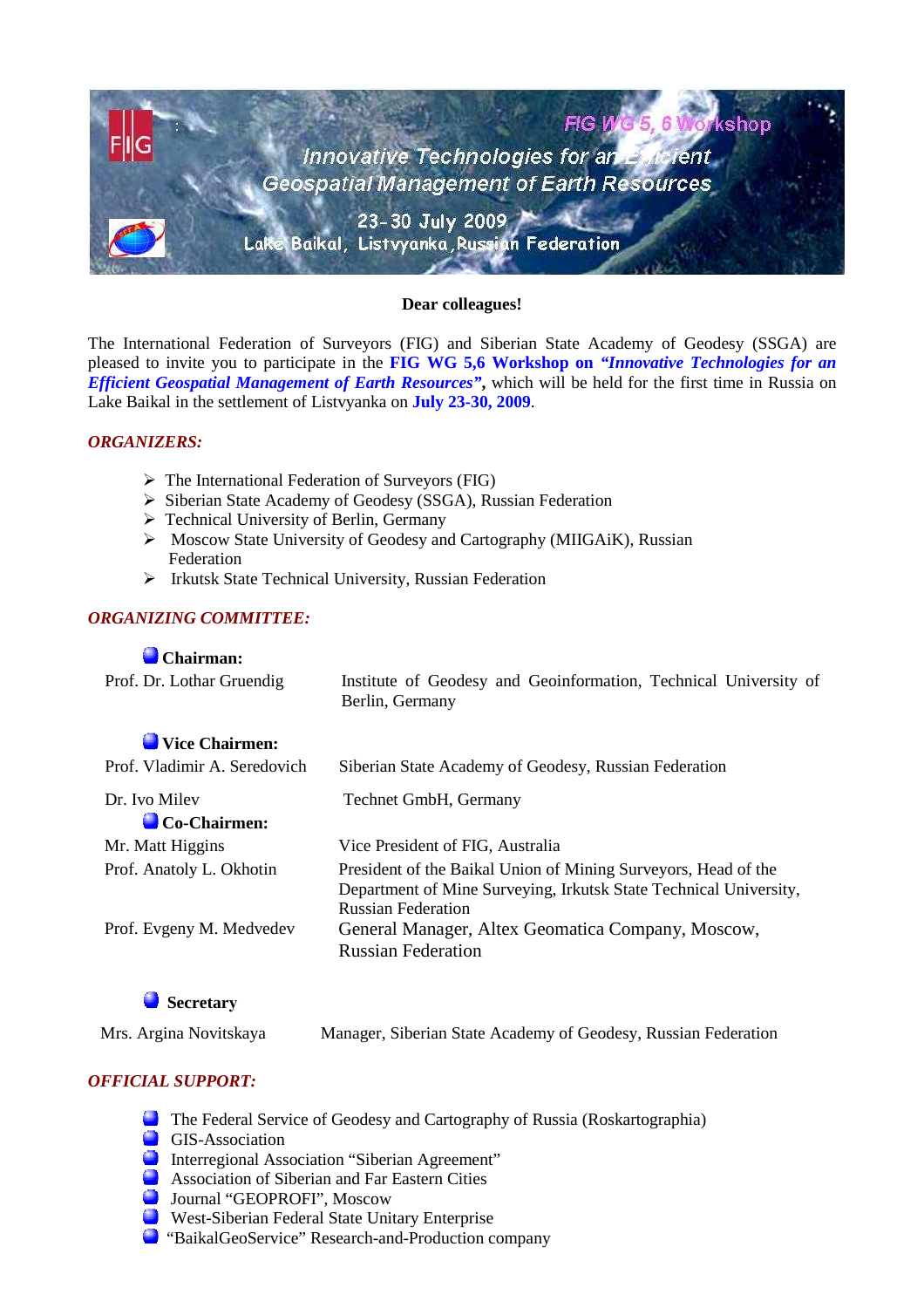### *GENERAL THEMES AND TOPICS*

- **Prediction of Earth's Surface and Engineering Structures Deformation and Movements in Areas of Tectonically and Technogenically Active Hazardous Zones Using Geodetic Observations**
- **Methods for Studying Hazardous Natural and Technogenic Processes, Their Prediction and Cartographic Modeling**
- **Automated Geodetic Monitoring Systems Applied to Construction of Engineering Structures and Their Maintenance**
- **Terrestrial Laser Scanning Systems Their Usage in Architecture, Civil Engineering and Industry**
- **GIS Technologies for Planning, Construction, Operation and Maintenance of Oil-and-Gas, Industrial and Power Plants and Infrastructure**
- **Provision of Geoinformation for Problem Solving in Ecology, Geomorphology, Geology and Geophysics**
- **Geospatial Data Infrastructure**
- **Real time GNNS Application in Development of Oil-and-Gas Felds (for Navigation Transport Solutions)**
- **Airborne Lidar, SAR and Digital Photogrammetric Technologies and Their Application in Geodesy, Civil Engineering and Emergency Situation Prediction**
- **Earth Remote Sensing**

#### *Round-table discussion*

**Call for papers Deadline for submitting the full paper is 15 June 2009.**

**Registration fee: EUR 380 € before 15 June 2009 : EUR 420 € after 15 June 2009**

**Proceedings will be available on a CD (English version).**

**On-line registration: http://www.S-TUR.com/geo**

Please provide the full paper to: **argina@gmx.de, argina@mail.ru**

#### *HOTEL ACCOMMODATION*



 **"Mayak" Conference Hotel \*\*\***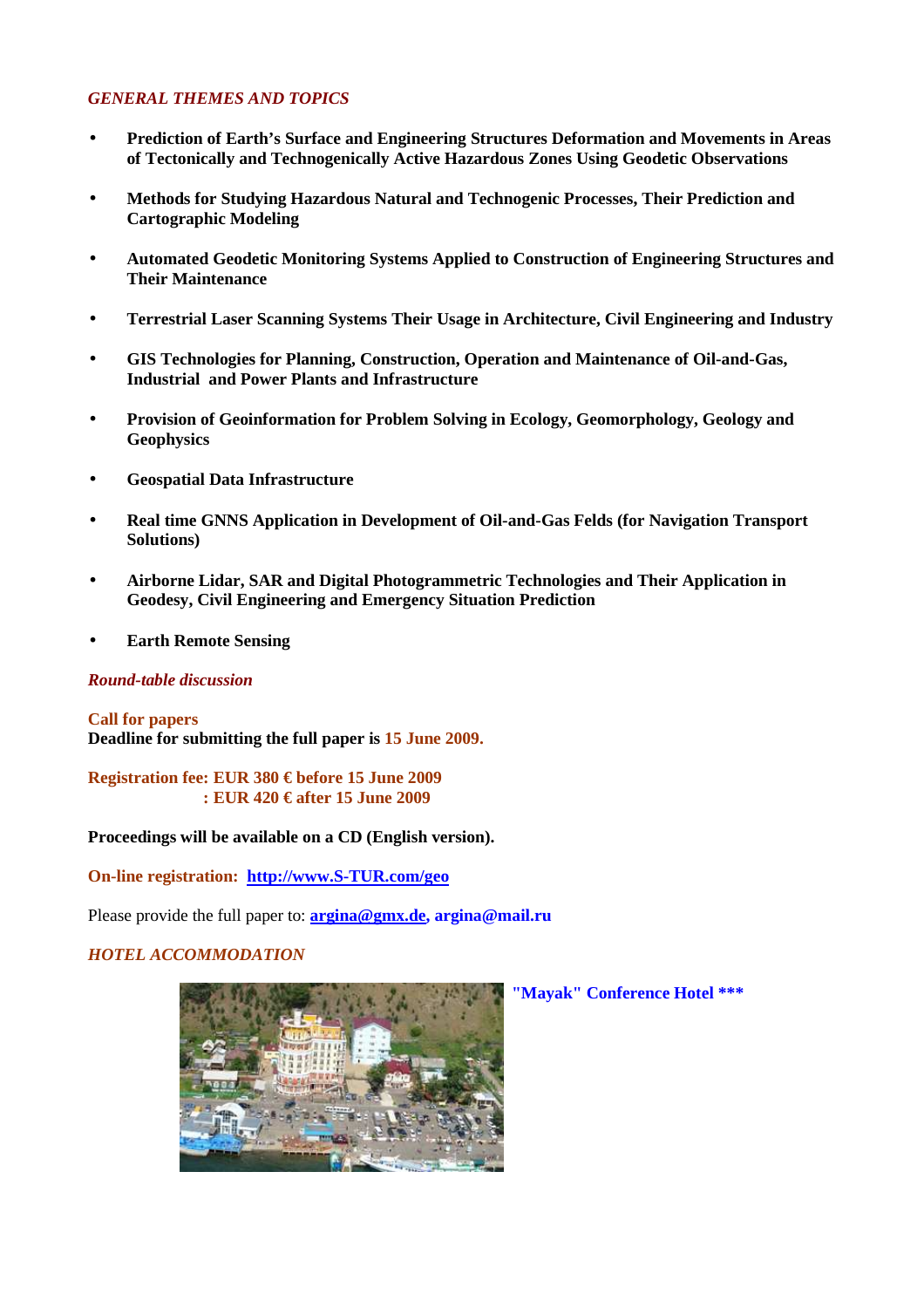### *EXCURSIONS AND TOURS*

| Thursday,    | Accommodation at 'Europe' hotel in Irkutsk. Sightseeing tour in Irkutsk with                      |
|--------------|---------------------------------------------------------------------------------------------------|
| 23 July 2009 | lunch, visiting the famous sights of the city (3h)                                                |
| Friday       | Transfer to Listvyanka. Accommodation at the hotel. Sightseeing tour in                           |
| 24 July 2009 | Listy anka with lunch (4 h).                                                                      |
|              | - The Angara river - the only river outlet from Lake Baikal.                                      |
|              | - The Baikal Museum, where you can learn about the flora and fauna, to examine                    |
|              | the history of Lake Baikal.                                                                       |
|              | - St Nicholas Church of the XVIII century. This church, as the legend says, a                     |
|              | Russian merchant in gratitude to St. Nicholas, the patron of sailors, the rescue when<br>a storm. |
| Saturday     | FIG Workshop at 'Mayak' Conference Hotel                                                          |
| 25 July 2009 |                                                                                                   |
| Sunday       | FIG Workshop at 'Mayak' Conference Hotel                                                          |
| 26 July 2009 |                                                                                                   |
| Monday       | A trip to Arshan. 9:00 - in the administration section Arshan (220 km).                           |
| 27 July 2009 | 12:00 - arrival, walking tour to the waterfall, a height of 4-5 meters. The path runs             |
|              | through a picture sque forest area along the mountain rivers Kyngyrga. By the way,                |
|              | you can drink and dial with a mineral water - cold and hot springs. You can also                  |
|              | purchase cedar nut, various mountain herbs, sulfur (as larch gum, local people chew               |
|              | it to strengthen teeth and gums), collected in the mountains. Each guest will be                  |
|              | given lunch-boxes on the road for lunch. Depart for Pearl Point (45 km) -                         |
|              | swimming in the hot mineral springs. Return to the hotel.                                         |
| Tuesday      | <b>Excursion to Ust Orda</b>                                                                      |
| 28 July 2009 | A visit to the ethnographic museum in Ust-Orda. Here you'll learn about the culture               |
|              | and customs of one of the most ancient peoples of Siberia - Buryatia.                             |
|              | Meeting with the Shaman. The rite of purification.                                                |
|              | Lunch - meals Buryat cuisine. The restaurant is designed for 60 people, so lunch                  |
|              | will have to organize groups.                                                                     |
| Wednesday    | Free day                                                                                          |
| 29 July 2009 |                                                                                                   |
| Thursday     | Departure from 'Mayak' Hotel                                                                      |
| 30 July 2009 |                                                                                                   |

#### *COST OF EXCURSIONS –* **EUR 990 € including:**

- all transfers according to the program
- all excursions according to the program
- 1 night accommodation at 'Europe' hotel in Irkutsk
- 6 night accommodation at 'Mayak' Hotel in Listvyanka
- 7 breakfasts
- Guide service
- Invitation letter

## *TERMS OF PAYMENT:*

#### **Bank transfer:**

## 56A: **(VTB BANK (DEUTSCHLAND) AG,** Frankfurt am Main, Germany) **SWIFT: OWNBDEFF**

57A: /0104498399 **SWIFT: RUIDRUMM** (RUSS-BANK, MOSCOW, RU) 59:/ 40702978603031000002, "Agency of Tourism and Sport" JSC

72:/ ACC/FOR **RUSS BANK, NOVOSIBIRSK BRANCH**  Arrangement fee